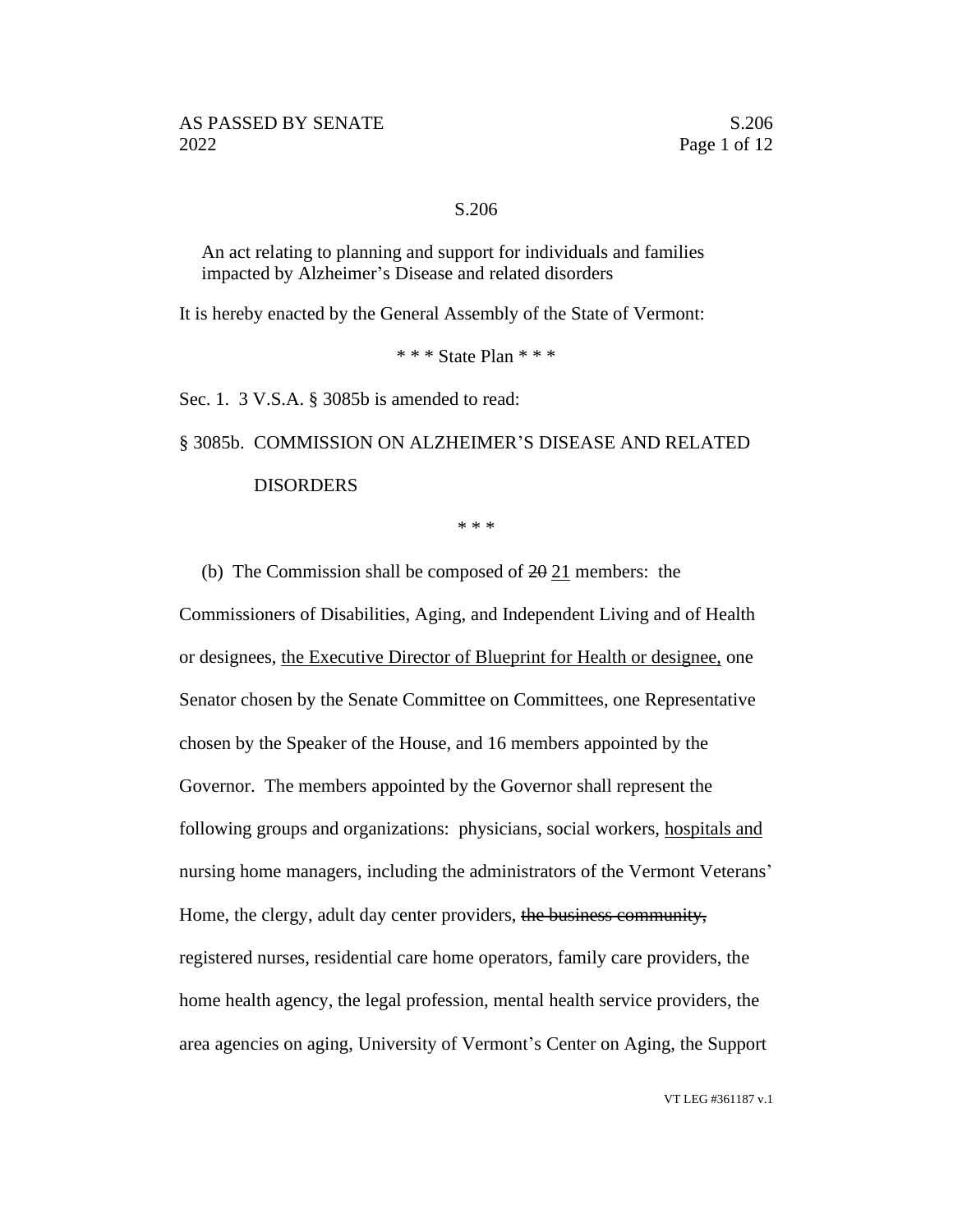and Services at Home (SASH) program, and the Alzheimer's Association. The members appointed by the Governor shall have direct expertise or experience working with or caring for individuals impacted by Alzheimer's disease and related disorders, expertise in clinical and medical research on Alzheimer's disease and related disorders, or knowledge of health systems and policies to equitably address Alzheimer's disease and related disorders and shall represent, to the degree possible, the five regions of the State.

\* \* \*

(f) The Commission shall advise State agencies on matters of State policy relating to Alzheimer's disease and other dementia-related disorders in Vermont for both the public and private sectors. The Commission shall:

(1) Evaluate the adequacy of existing services to individuals with Alzheimer's disease and other dementia-related disorders and their families, and conduct studies to identify gaps in these services. These studies may include access to mental health-related services and support for services to families of individuals with Alzheimer's disease.

(2) Identify strategies and recommend resources to expand existing services.

VT LEG #361187 v.1 (3) Review or participate in the development of laws, rules, and other governmental initiatives that may affect individuals with Alzheimer's disease and other dementia-related disorders, and their families. This may include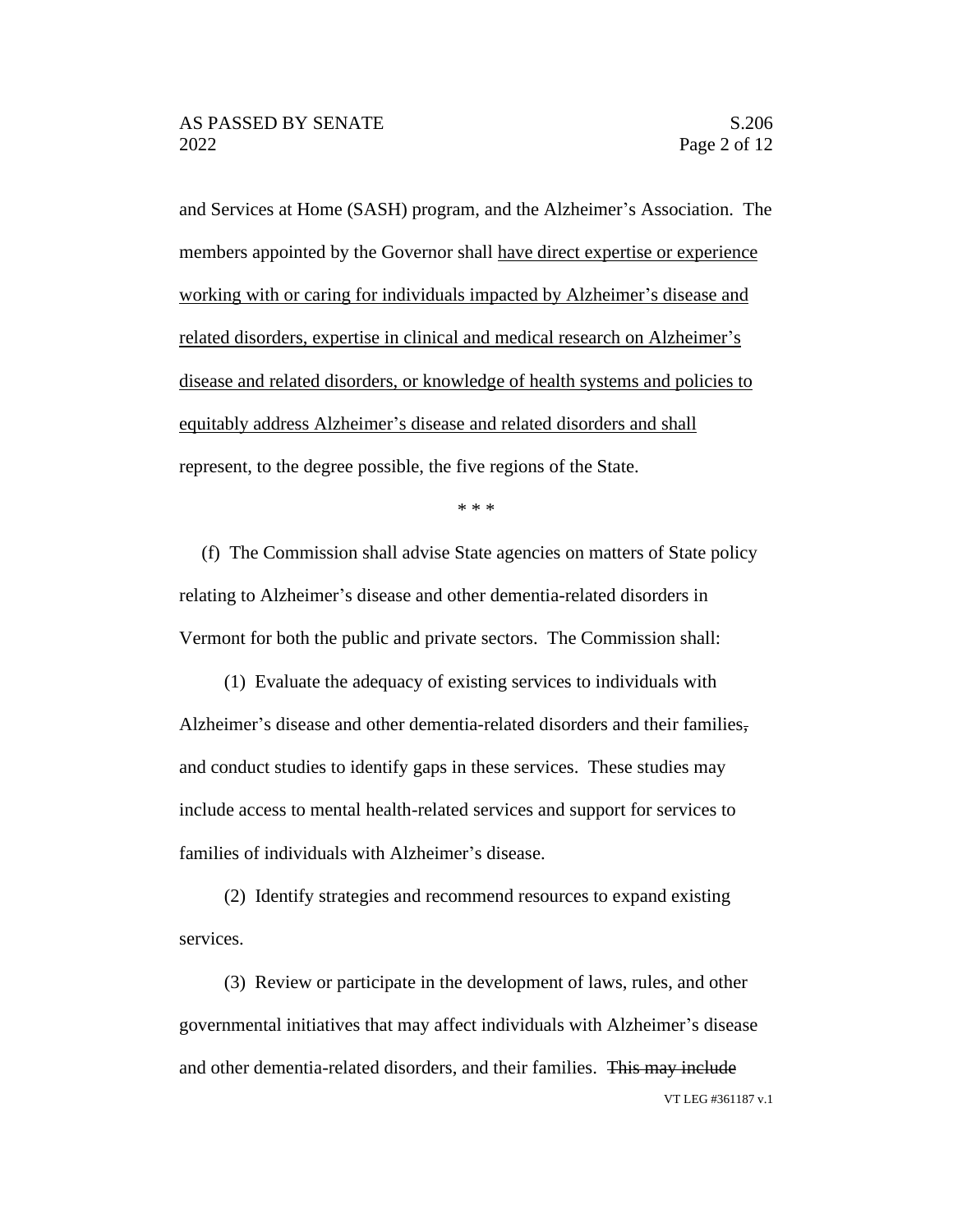participation in the development of rules, and procedures related to 1996 Acts and Resolves No. 160, Medicare and Medicaid, nursing and residential care facilities, adult day centers, special care units, and all community-based services to elders.

(4) Provide advice regarding revisions, coordination of services, accountability, and appropriations.

(5) Support the development of expanded community recognition, understanding, and capacity to meet the needs of individuals with Alzheimer's disease and dementia-related disorders. This may include development of new technologies to improve access to information for caregivers and practitioners who provide services throughout the State and identification of new models of service and activities related to expansion of community access to information, education, and service.

(6) Advise and provide written comments to the Departments of Health and of Disabilities, Aging, and Independent Living regarding the development of the State Plan on Aging as it relates to Alzheimer's disease and dementia pursuant to 33 V.S.A. § 6206 and other relevant plans.

\* \* \*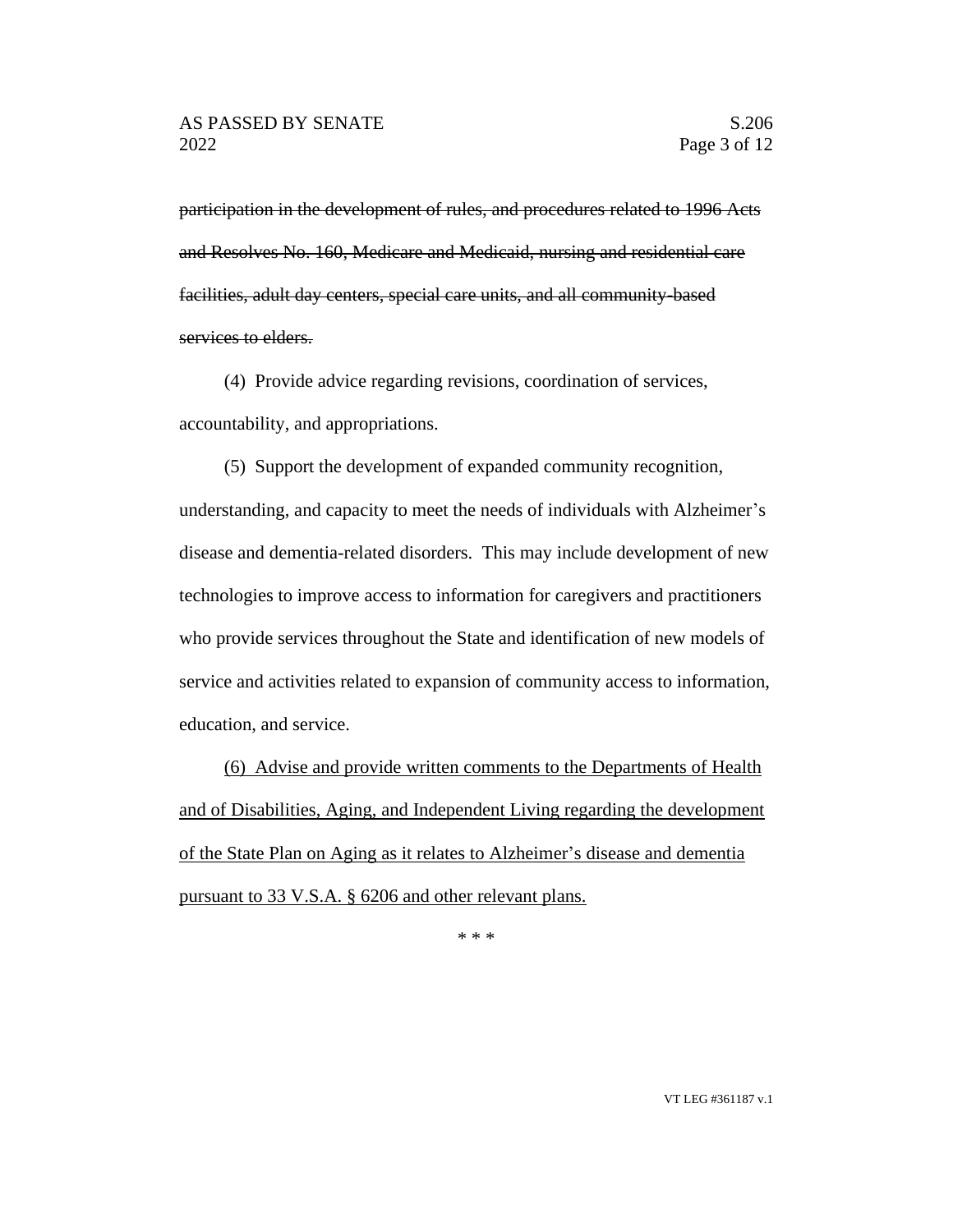Sec. 2. 33 V.S.A. § 6206 is amended to read:

# § 6206. PLAN FOR COMPREHENSIVE AND COORDINATED SYSTEM

## OF SERVICES, SUPPORTS, AND PROTECTIONS

(a) At least once every four years, the Department of Disabilities, Aging, and Independent Living shall adopt a State Plan on Aging, as required by the Older Americans Act. The State Plan on Aging shall describe a comprehensive and coordinated system of services, supports, and protections for older Vermonters, including individuals with Alzheimer's disease and related disorders, that is consistent with the principles set forth in section 6202 of this chapter and sets forth the nature, extent, allocation, anticipated funding, and timing of services for older Vermonters. The State Plan on Aging shall also include the following categories:

(1) priorities for continuation of existing programs and development of new programs;

(2) criteria for receiving services or funding;

(3) types of services provided; and

(4) a process for evaluating and assessing each program's success.

(b)(1) The Commissioner shall determine priorities for the State Plan on Aging based on:

VT LEG #361187 v.1 (A) information obtained from older Vermonters, their families, and their guardians, if applicable, and from senior centers and service providers;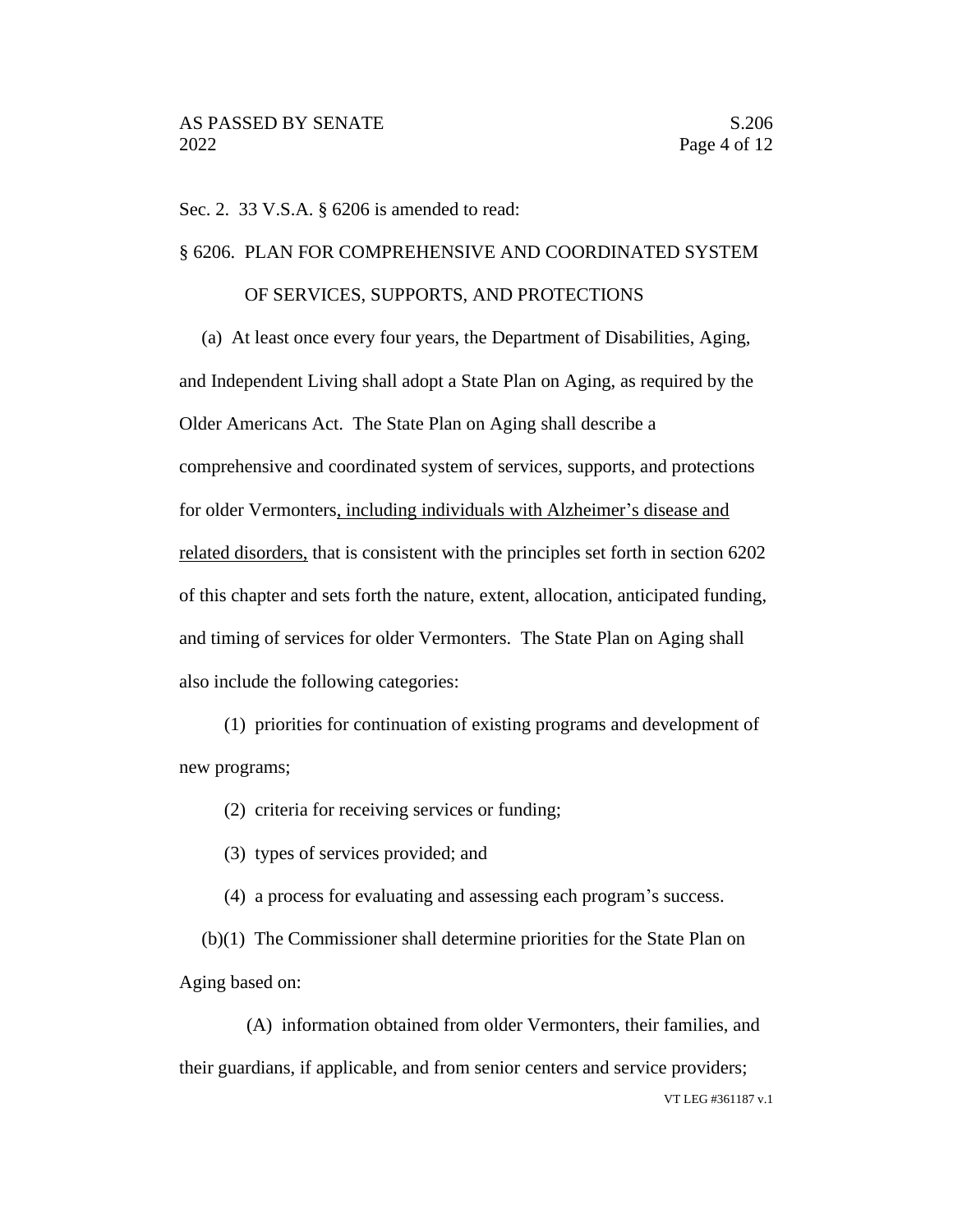(B) a comprehensive needs assessment that includes:

(i) demographic information about Vermont residents, including older Vermonters, family caregivers, and kinship caregivers;

(ii) information about existing services used by older Vermonters, family caregivers, and kinship caregivers;

(iii) characteristics of unserved and underserved individuals and populations; and

(iv) the reasons for any gaps in service, including identifying variations in community needs and resources;

(C) a comprehensive evaluation of the services available to older Vermonters across the State, including home- and community-based services, residential care homes, assisted living residences, nursing facilities, senior centers, and other settings in which care is or may later be provided; and

(D) identification of the additional needs and concerns of older Vermonters, their families, and their caregivers in the event of a public health crisis, natural disaster, or other emergency situation.

(2) Following the determination of State Plan on Aging priorities, the Commissioner shall consider funds available to the Department in allocating resources.

VT LEG #361187 v.1 (c) At least 60 days prior to adopting the proposed plan, the Commissioner shall submit a draft to the Department's Advisory Board established pursuant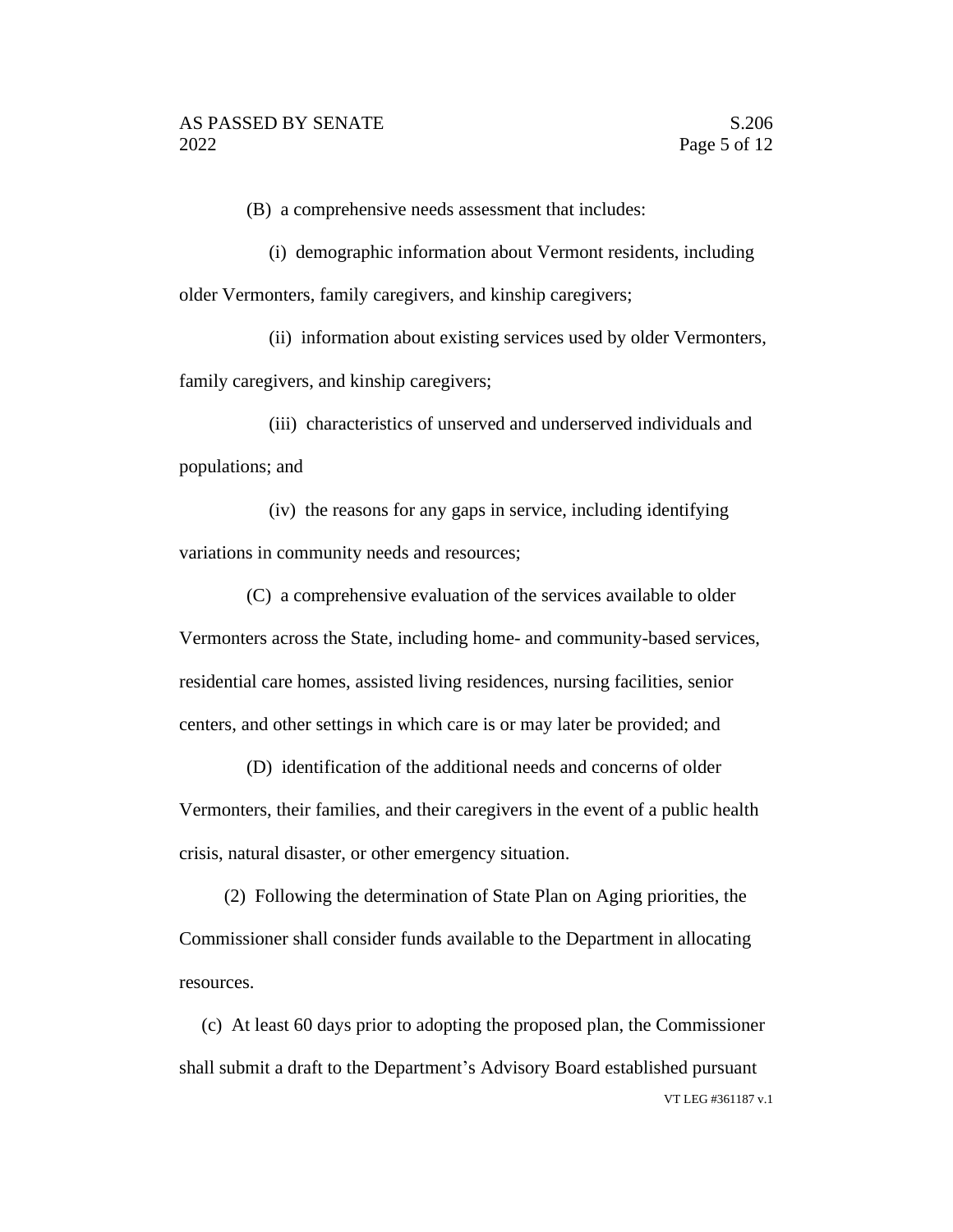to section 505 of this title and the Commission on Alzheimer's Disease and Related Disorders established pursuant to 3 V.S.A. § 3085b for advice and recommendations. The Advisory Board and Commission shall provide the Commissioner with written comments on the proposed plan.

(d) The Commissioner may make annual revisions to the plan as needed. The Commissioner shall submit any proposed revisions to the Department's Advisory Board and to the Commission on Alzheimer's Disease and Related Disorders for comment within the time frames established in subsection (c) of this section.

(e) On or before January 15 of each year, and notwithstanding the provisions of 2 V.S.A. § 20(d), the Department shall report to the House Committee on Human Services, the Senate Committee on Health and Welfare, and the Governor regarding:

(1) implementation of the plan;

(2) the extent to which the system principles set forth in section 6202 of this chapter are being achieved;

(3) based on both qualitative and quantitative data, the extent to which the system has been successful in targeting services to individuals with the greatest economic and social need;

(4) the sufficiency of the provider network and any workforce challenges affecting providers of care or services for older Vermonters; and

VT LEG #361187 v.1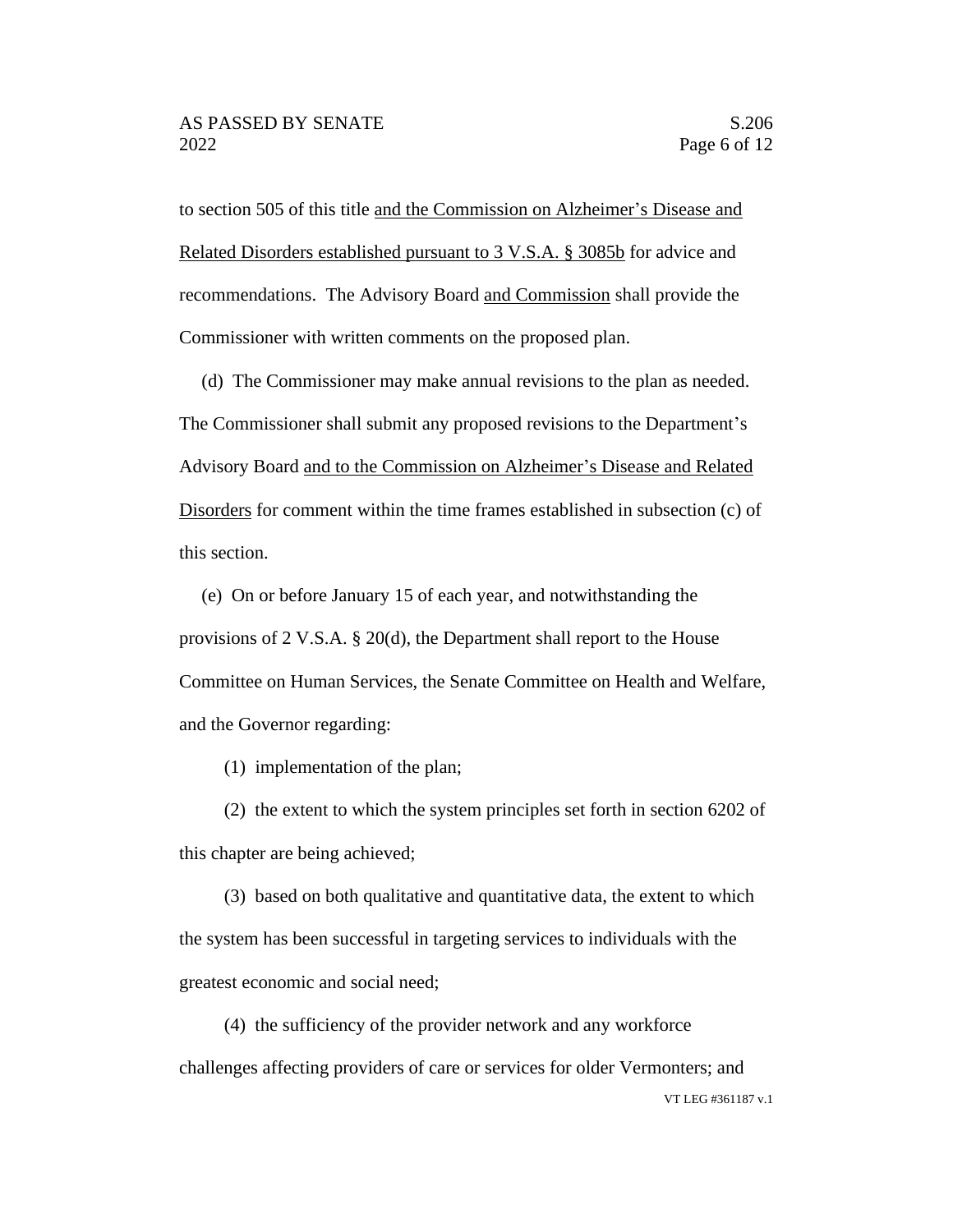(5) the availability of affordable and accessible opportunities for older Vermonters to engage with their communities, such as social events, educational classes, civic meetings, health and exercise programs, and volunteer opportunities.

(f) With regard to individuals with Alzheimer's disease and related disorders, the State Plan on Aging shall address:

(1) home-based care or placements and hospital and long-term care placements and transitions to and from care in home, hospital, and long-term care settings;

(2) support and education for families and caregivers; and

(3) strategies to promote affordable and accessible long-term care and home- and community-based services to individuals with Alzheimer's disease and related disorders.

Sec. 3. STATE PLAN ON AGING; ALZHEIMER'S DISEASE AND

# RELATED DISORDERS; ADDENDUM

In preparing the 2023 to 2026 State Plan on Aging pursuant to 33 V.S.A. § 6206, the Department of Disabilities, Aging, and Independent Living shall include as an addendum the State Plan on Alzheimer's Disease and Healthy Aging.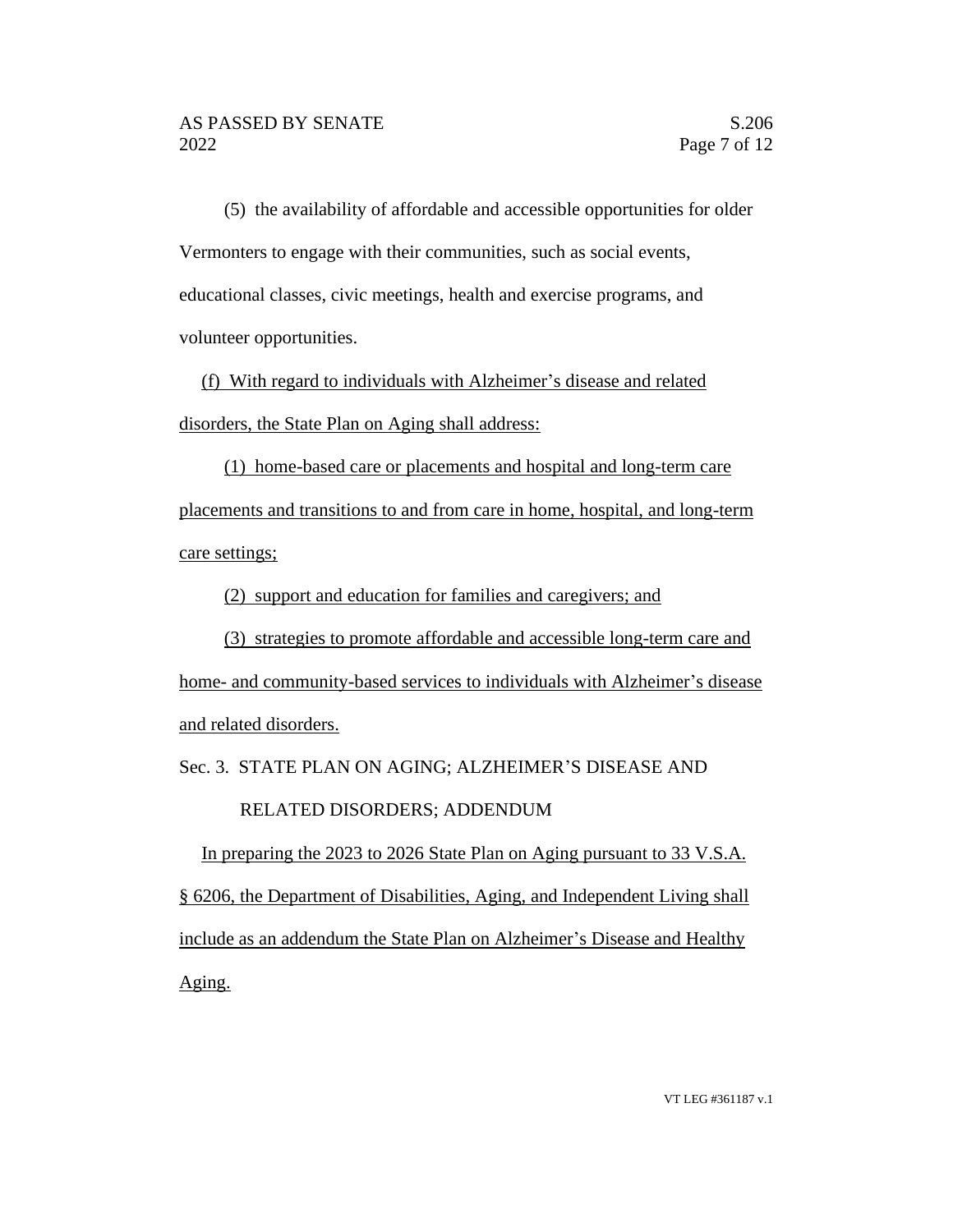\* \* \* Creation of Public Education Resources and Coordinator \* \* \*

Sec. 4. 33 V.S.A. chapter 62 is amended to read:

#### CHAPTER 62. SUPPORTS FOR OLDER VERMONTERS ACT

#### Subchapter 1. Older Vermonters Act

## § 6201. SHORT TITLE

This ehapter subchapter may be cited as the "Older Vermonters Act."

\* \* \*

#### § 6203. DEFINITIONS

As used in this ehapter subchapter:

\* \* \*

#### § 6204. DEPARTMENT OF DISABILITIES, AGING, AND

#### INDEPENDENT LIVING; DUTIES

\* \* \*

(b)(1) The Department shall coordinate strategies to incorporate the principles established in section 6202 of this chapter subchapter into all programs serving older Vermonters.

\* \* \*

(c) The Department's Advisory Board established pursuant to section 505 of this title shall monitor the implementation and administration of the Older Vermonters Act established by this ehapter subchapter.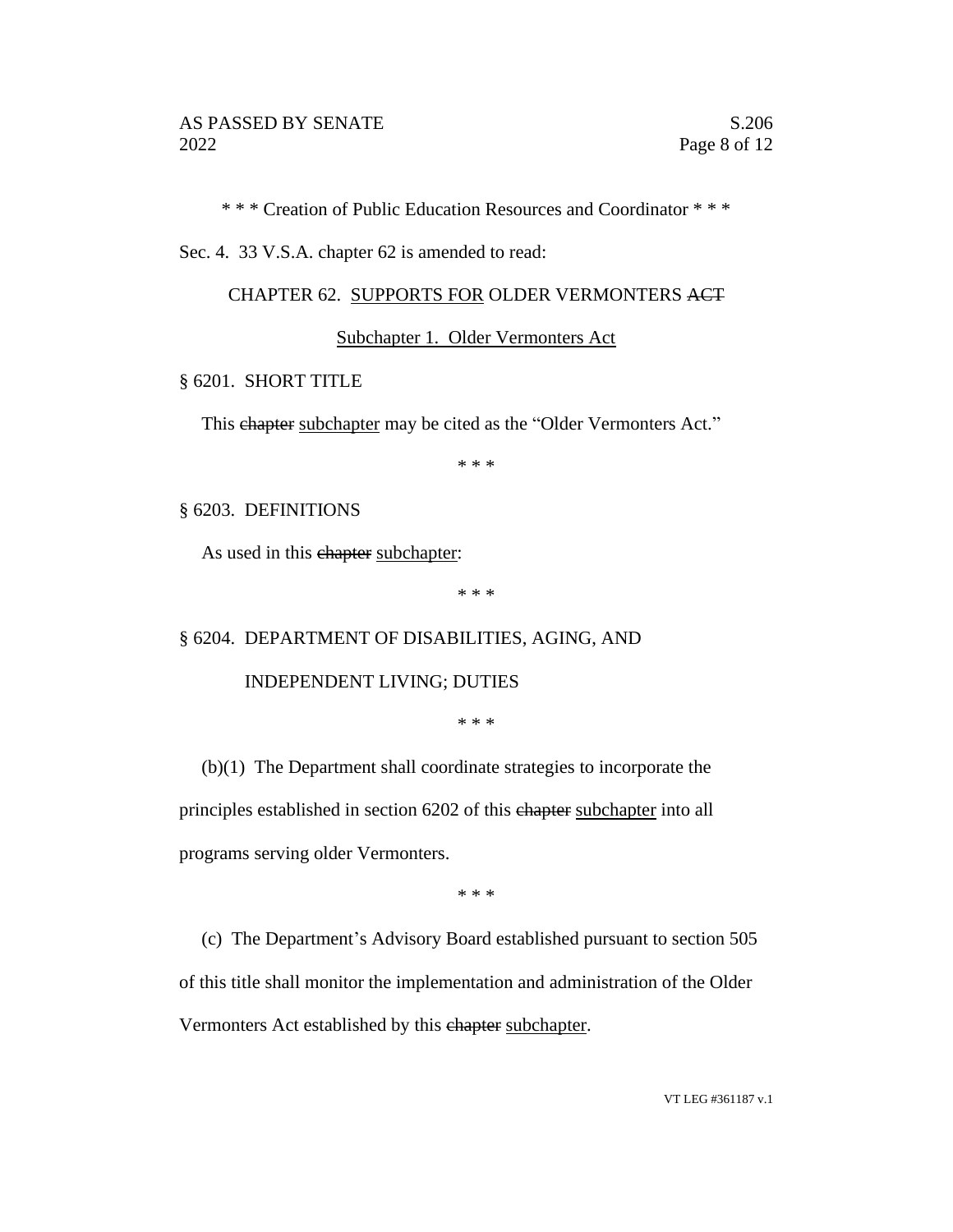§ 6205. AREA AGENCIES ON AGING; DUTIES

\* \* \*

(b) In addition to the duties described in subsection (a) of this section, the area agencies on aging shall:

(1) promote the principles established in section 6202 of this chapter subchapter across the agencies' programs and shall collaborate with stakeholders to educate the public about the importance of each principle;

(2) promote collaboration with a network of service providers to provide a holistic approach to improving health outcomes for older Vermonters; and

(3) use their existing area plans to facilitate awareness of aging issues, needs, and services and to promote the system principles expressed in section 6202 of this chapter subchapter.

# § 6206. PLAN FOR COMPREHENSIVE AND COORDINATED SYSTEM OF SERVICES, SUPPORTS, AND PROTECTIONS

VT LEG #361187 v.1 (a) At least once every four years, the Department of Disabilities, Aging, and Independent Living shall adopt a State Plan on Aging, as required by the Older Americans Act. The State Plan on Aging shall describe a comprehensive and coordinated system of services, supports, and protections for older Vermonters that is consistent with the principles set forth in section 6202 of this chapter subchapter and sets forth the nature, extent, allocation, anticipated funding, and timing of services for older Vermonters. The State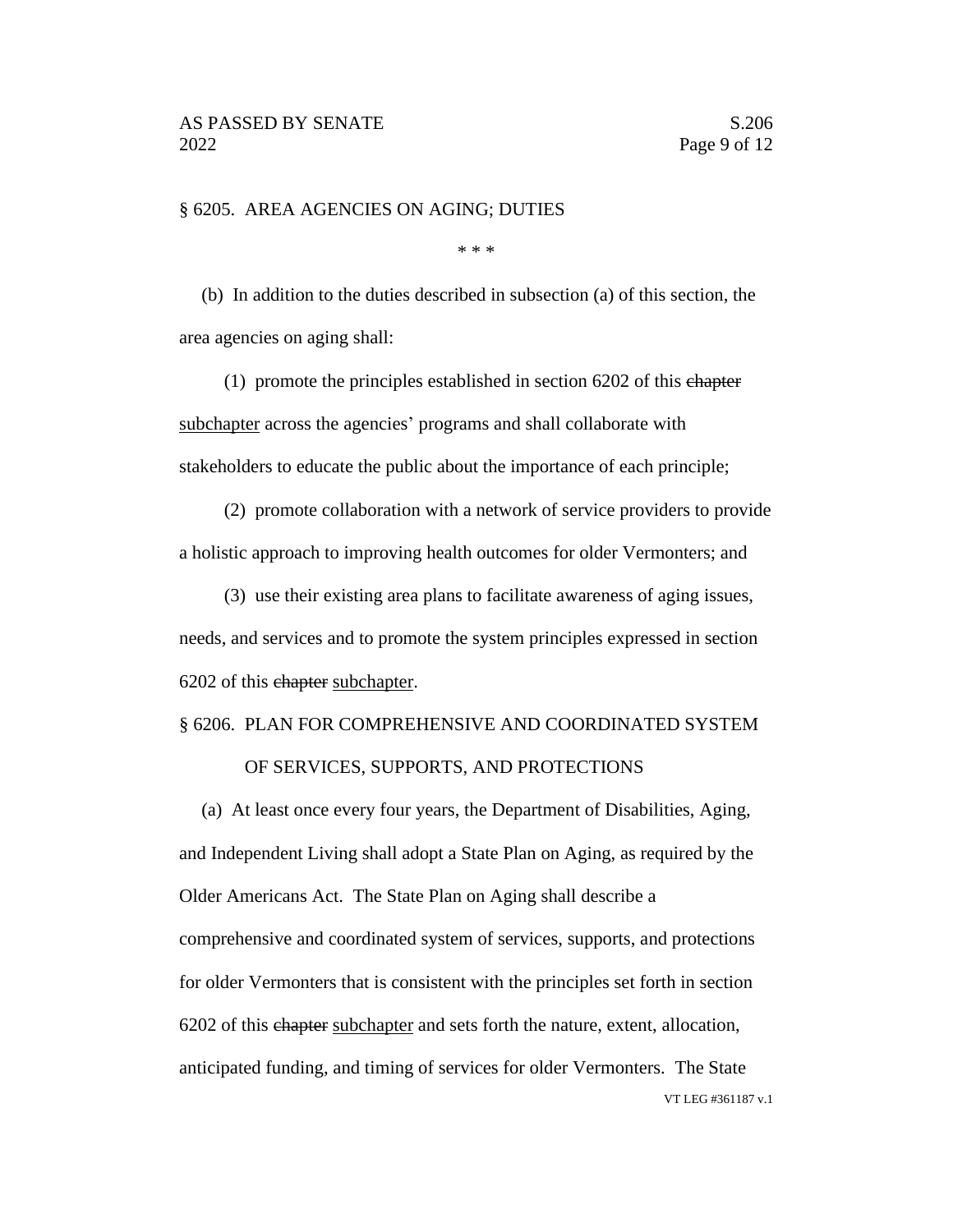Plan on Aging shall also include the following categories:

\* \* \*

(e) On or before January 15 of each year, and notwithstanding the

provisions of 2 V.S.A. § 20(d), the Department shall report to the House

Committee on Human Services, the Senate Committee on Health and Welfare,

and the Governor regarding:

(1) implementation of the plan;

(2) the extent to which the system principles set forth in section 6202 of this chapter subchapter are being achieved;

\* \* \*

Subchapter 2. Supports for Individuals with Alzheimer's and Related Disorders

# § 6221. PUBLIC EDUCATION RESOURCES

The Departments of Health and of Disabilities, Aging, and Independent Living shall jointly develop and maintain easily accessible electronic, print, and in-person public education materials and programs on Alzheimer's disease and related disorders that shall serve as a resource for patients, families, caregivers, and health care providers. The Departments shall include information about the State Plan on Aging as well as resources and programs for prevention, care, and support for individuals, families, and communities.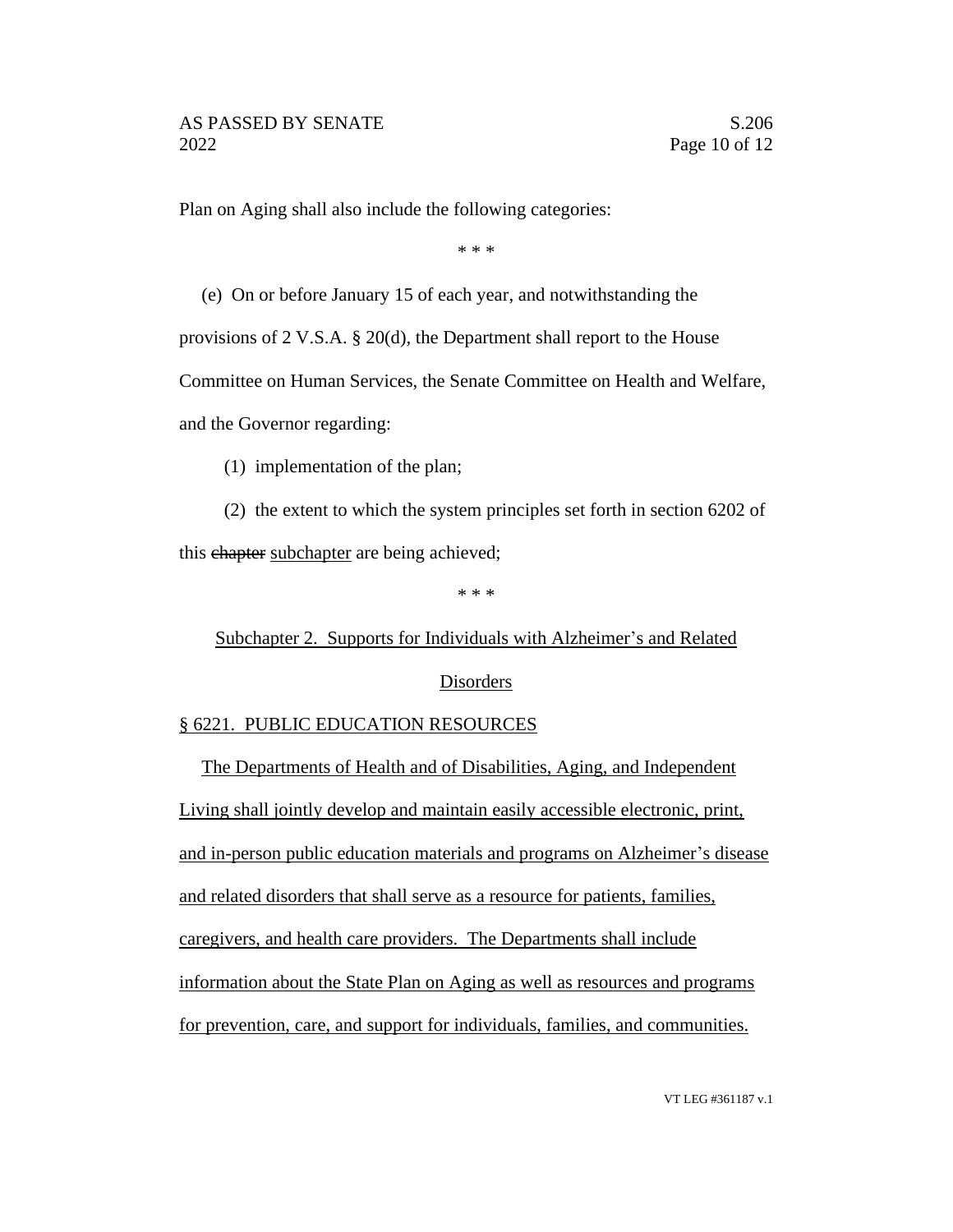# Sec. 5. ALZHEIMER'S DISEASE COORDINATOR

On or before December 15, 2022, the Departments of Health and of Disabilities, Aging, and Independent Living shall submit a plan to the Senate Committee on Health and Welfare and to the House Committee on Human Services to fund a permanent Alzheimer's Disease Coordinator position to be shared between the Departments for the purpose of planning, public education, and coordination as informed by the recommendations of the Commission on Alzheimer's and Related Disorders established pursuant to 3 V.S.A. § 3085b, the State Plan on Aging required pursuant to 33 V.S.A. § 6206, and other relevant statewide plans on Alzheimer's disease and related disorders.

\* \* \* Expanding Professional Education Opportunities \* \* \* Sec. 6. PROFESSIONAL EDUCATION OPPORTUNITIES; REPORT

(a) The Chair of the Commission on Alzheimer's Disease and Related Disorders shall appoint at least three members of the Commission to serve as a work group for the purpose of making recommendations to achieve a dementia-capable workforce and promote and expand opportunities for health care and human services providers and first responders to improve the diagnosis, treatment, and care of individual's with Alzheimer's disease and related disorders and to support their families and caregivers. In developing its recommendations, the work group shall consult with relevant stakeholders, including licensing entities related to the professions specified in this

VT LEG #361187 v.1